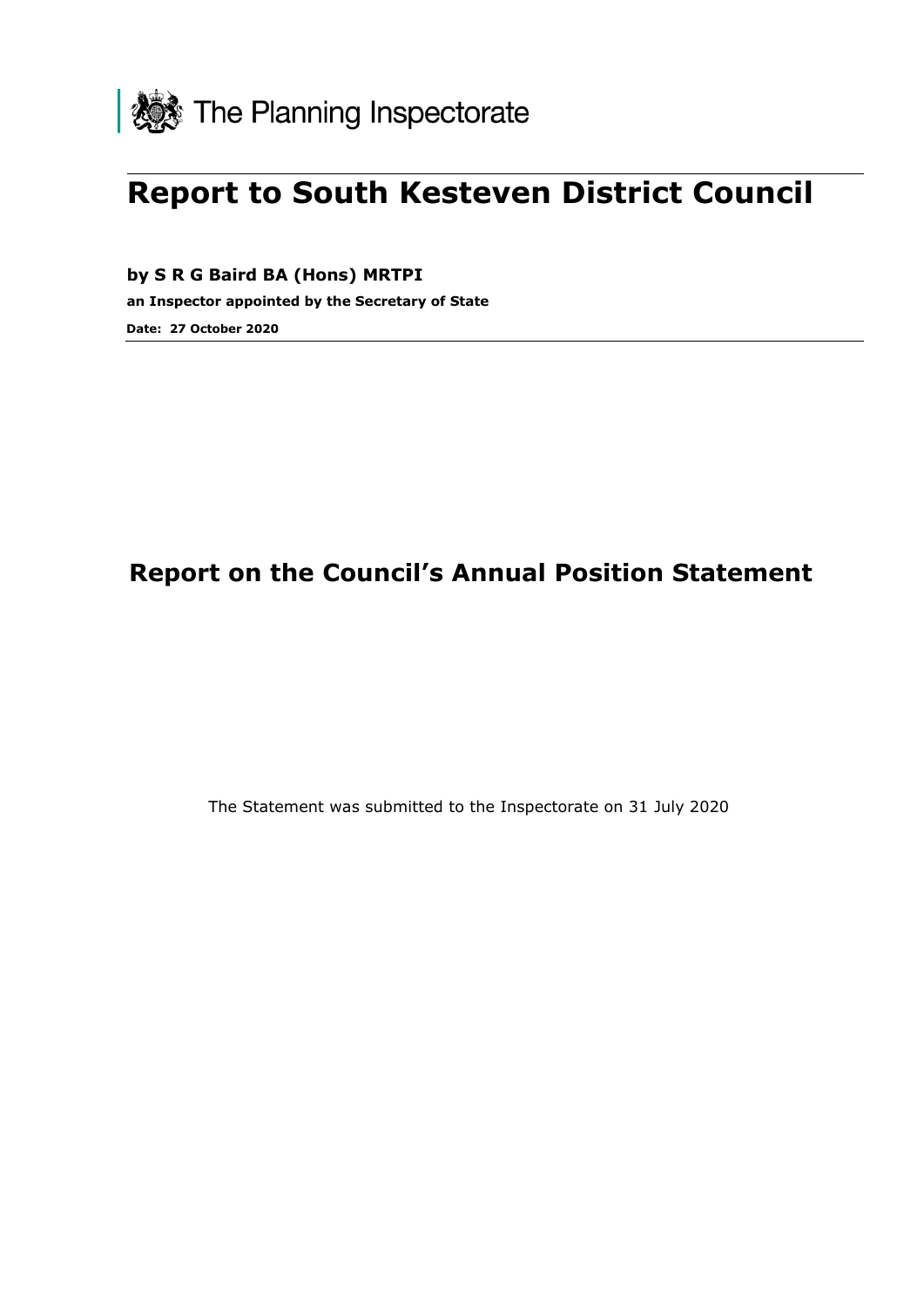# **RECOMMENDATION to the COUNCIL**

- 1. The South Kesteven District Council Draft Annual Position Statement (APS) July 2020 is confirmed subject to the following changes.
- 2. The "All Small Sites" contribution is increased by 90 dwellings.
- 3. The 5-Year supply is reduced by 285 dwellings comprising:
	- (a). APS015 Spittlegate Farm, Gorse Lane, Grantham reduce by 17 dwellings;
	- (b). APS032 Barratt & DWH Development, Phase 2, Barrowby Road Grantham NG31 8SE; APS033 - Land off Poplar Farm, Barrowby Road, Grantham NG31 8SR; APS034 - Poplar Farm, Barrowby Road, Grantham NG31 8AF and APS035 - Poplar Farm, Barrowby Road, Grantham NG31 8AF – reduce by 50 dwellings;
	- (c). APS045 Towngate West, Market Deeping reduce by 73 dwellings;
	- (d). APS046 Land at Linchfield Road, Market Deeping reduce by 130 dwellings;
	- (e). APS048 Rectory Farm (Phase 2 North West Quadrant) reduce by 15 dwellings.

# **Context to the Recommendation**

- 4. Paragraph 74 the National Planning Policy Framework (Framework) introduced an Annual Position Statement (APS). Planning Practice Guidance (PPG), updated in July 2019, sets out the process that a Council should follow if it wishes to confirm its housing land supply (HLS) through an APS. The assessment of an APS has 2 stages: Stage 1 – whether the correct process has been followed and Stage 2 the sufficiency of the evidence submitted.
- 5. The APS has been assessed, on its merits, and no other material was considered.

# **Stage 1**

#### **Does the Council have a recently adopted plan?**

6. The South Kesteven Local Plan 2011-2036 was adopted on 30 January 2020 and is, for the purposes of Framework paragraph 74, a recently adopted plan.

#### **Has satisfactory stakeholder engagement been carried out?**

- 7. Deliverability Information Request Forms were sent to developers, agents and landowners of all sites in the HLS as at 1 April 2020. The draft APS and an Engagement Statement were published with a 4-week consultation period. Those consulted comprised small and large developers; land promoters; private and public landowners; infrastructure providers, Lincolnshire County Council, neighbouring authorities and other relevant bodies.
- 8. On the information provided, satisfactory stakeholder engagement has been undertaken.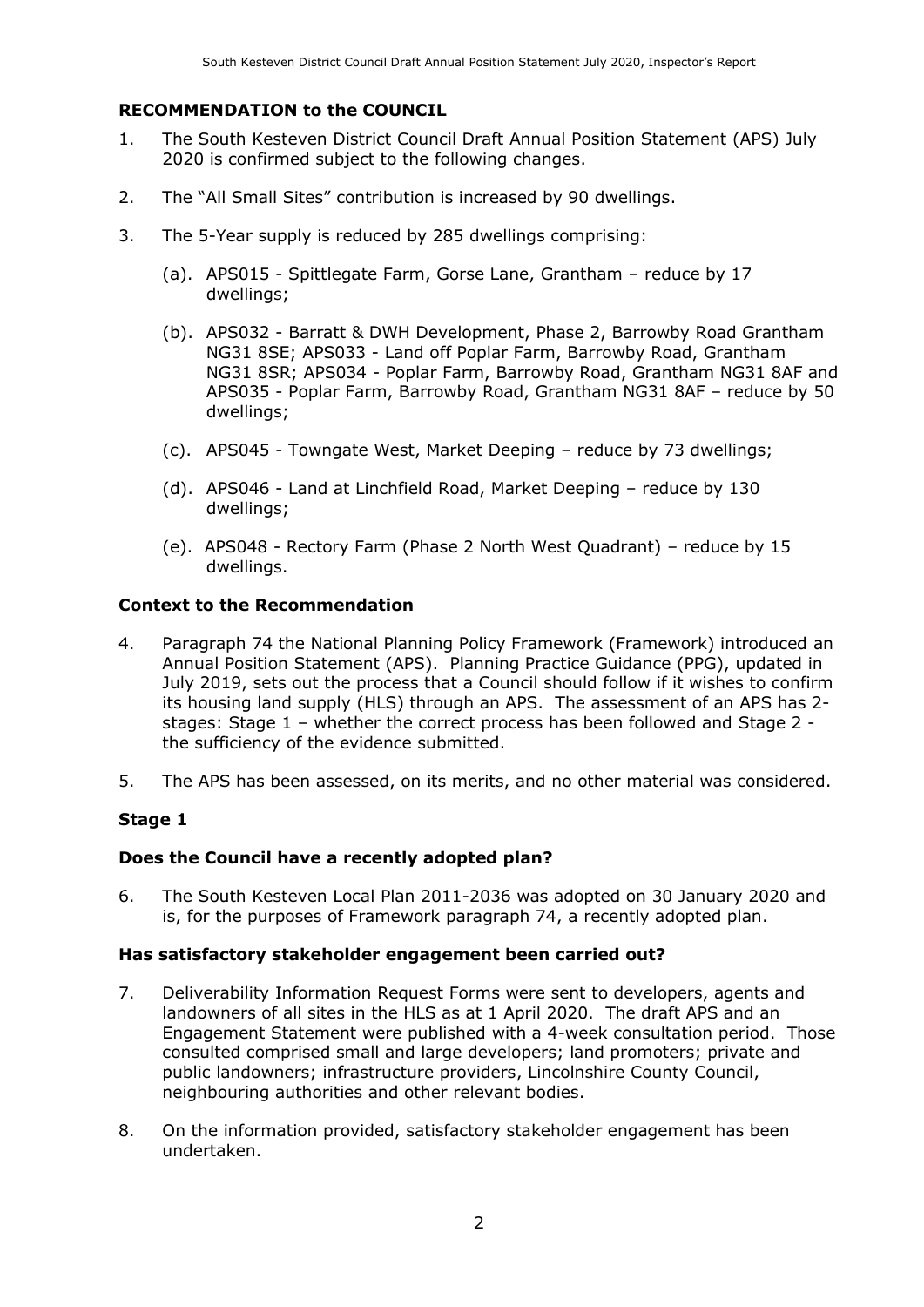# **Stage 2**

### **Is the evidence submitted sufficient to demonstrate a 5-year supply of deliverable housing sites?**

#### **Requirement**

- 9. Local Plan (LP) Policy SP1 indicates a minimum requirement of 16,125 dwellings for the period 2011 to 2036. This includes an uplift from 625 to 650 dwellings per annum (dpa) from 2016 to account for market signals. The shortfall in housing provision from 2011 to 2020 is estimated at 490 dwellings. The Council spreads delivery of this shortfall over the remainder of the plan period (Liverpool Approach) giving a requirement of 3,403 dwellings over the 5-year period (2020 to 2025). The Housing Delivery Test (HDT) requires a 20% buffer to be added to the 5-year requirement. Thus the 5-year housing requirement calculated by the Council is 4,084 dwellings or 817 dpa.
- 10. The Council's use of the Liverpool Approach to address the shortfall is disputed. When considering how a shortfall in housing completions against planned requirements should be addressed, PPG indicates that any shortfall should be added to the requirement for the next 5 years, the Sedgefield Approach, then the appropriate buffer added. However, PPG continues to say that if: "*… a strategic policy-making authority wishes to deal with past under delivery over a longer period, then a case may be made as part of the planmaking and examination process rather than on a case by case basis…*"
- 11. Here, whilst the Local Plan Inspector (LPI) confirmed<sup>1</sup> that the shortfall would be dealt with over the plan period using the Liverpool Approach, responses to the APS highlight that this position is not reflected in the LP. Attention is drawn to LP paragraph 5.13, which says, "*A deliverable supply is to be calculated using the Liverpool Method for the first five years of the Plan, taking account of the shortfall since 2011 across the plan period.*" The respondents assert that the Liverpool Approach was only intended to be applied to the first 5-years of the plan period and now shortfalls should be dealt with using the Sedgefield Approach i.e. over the next 5-years.
- 12. Given the unequivocal statement made by the LPI and the reference in the APS the quote from LP paragraph 5.13 makes no sense and it is in any event contradictory. The accepted understanding of the Liverpool Approach is that any shortfall is dealt with over the remaining plan period. Indeed, dealing with any shortfall over the first 5-years of the plan period would have involved applying the Sedgefield Approach. Moreover, the latter part of the sentence refers to the plan period i.e. 2011 to 2035, which contradicts the first part of the sentence.
- 13. Although LP paragraph 5.13 is a nonsense, the clear intention is, that from its adoption the LP will use the Liverpool Approach to address the shortfall in delivery. This is the basis on which I have considered the APS. Thus, for the purposes of this APS, the 5-year housing requirement is 4,084 dwellings.

 $<sup>1</sup>$  Paragraph 146 – Local Plan Inspector's Report.</sup>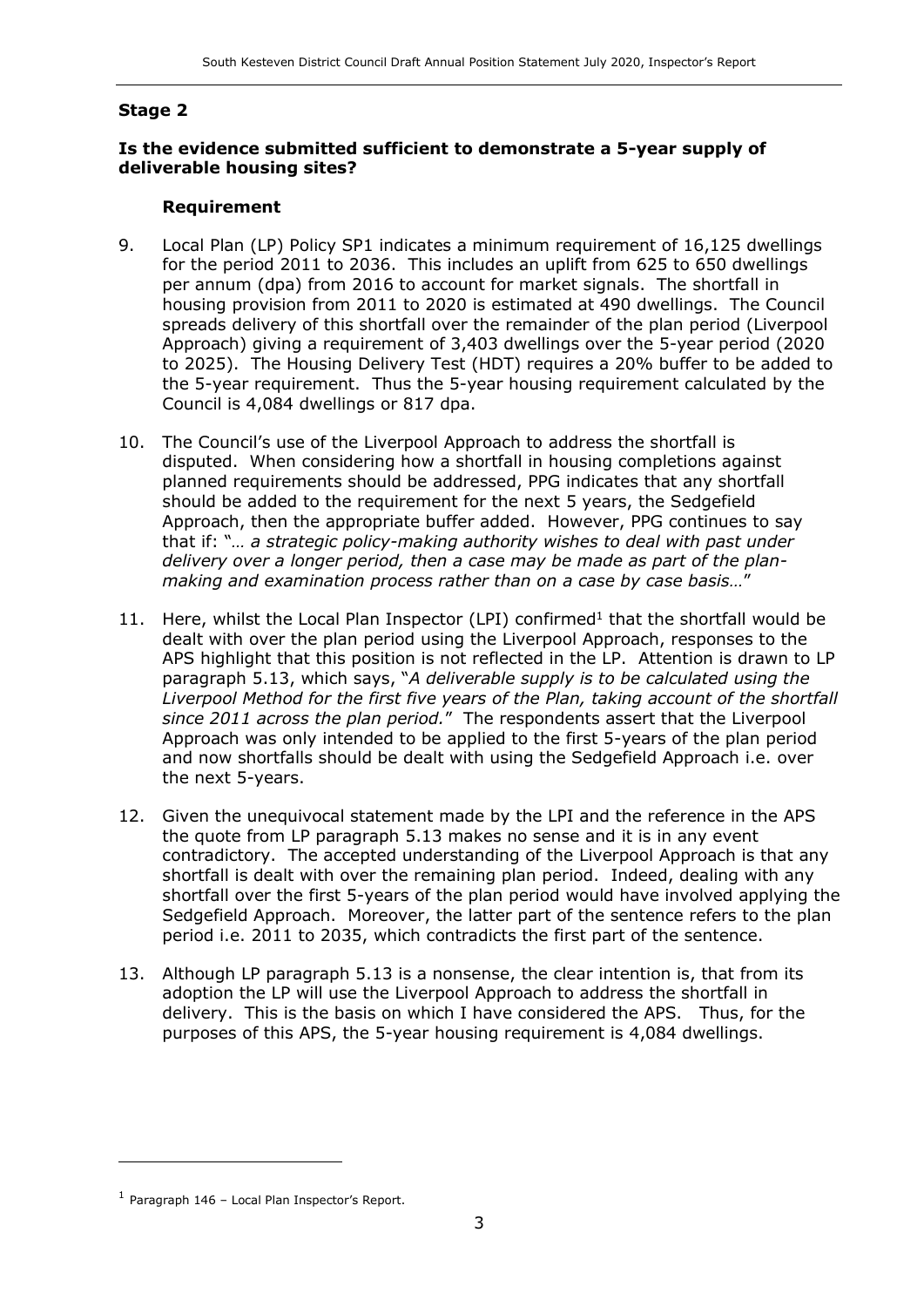#### **Supply**

14. The 5-year HLS is made up of: Small Sites; Windfalls; Large Sites; Sustainable Urban Extensions (SUE); LP Allocations and Council Capital Programme sites. These total some 4,492 dwellings giving a 5.5-year supply.

Small Sites

- 15. APS Appendix 1: 5-Year Housing Supply 2020 includes a small-sites contribution of 595 dwellings. This comprises 505 dwellings with planning permission and a Windfall Allowance of 90 dwellings.
- 16. Small Sites contributing to the 5-year HLS are detailed in APS Appendix 5: Small Sites Under-Construction (199 dwellings) and Appendix 7 Small Sites with Planning Permission Not Under-Construction (462 dwellings) giving a total of 661 dwellings. The Council applies a 10% lapse rate, which if applied to the total number of dwellings in APS Appendices 5 and 7 would give a figure of 595 dwellings. There is no explanation of how the Council has arrived at the 505 dwelling figure.
- 17. It may be a coincidence that the Council's figure of 505 dwellings and the allowance for Windfalls (90) adds up to 595. However, that cannot be right; they are 2 separate elements in the supply side of the equation. Windfalls are unknown and their contribution is based on past trends and should not be subject to a lapse rate.
- 18. The use of a 10% lapse rate<sup>2</sup> and the likely contribution from Windfalls are disputed. On lapse rates, it is said that the requirement to apply a 20% buffer to account for persistent under-delivery<sup>3</sup> highlights a general failure to translate supply into completions. It is asserted that this points to the lapse rate being much higher. Therefore, as a precaution, 20%, i.e. a figure equivalent to the HDT buffer, would be more appropriate.
- 19. The Council acknowledges that the 10% lapse rate is not based on local monitoring and originates from the LPI's initial observations. Whilst the 10% figure appears arbitrary, it is, in the absence of monitoring, an accepted rule-ofthumb applied in LP production. Here, whilst the HDT highlights a problem translating supply into delivery, there is no objective evidence to support a doubling of the small sites lapse rate. Accordingly, it is reasonable to maintain the 10% lapse rate as discussed during the LP examination.
- 20. APS Table 6 lists windfall completions from 2011 to 2020 across the district and not just the smaller villages. Whilst the figures fluctuate significantly from year to year, the average for the period 2011 to 2020 is 64 dpa. The windfall allowance for Years 3, 4 and 5 of the HLS is based on a finding by the LPI that 30 dpa was justified by the evidence. Windfall development generally relates to small sites that unexpectedly become available and as Table 6 shows their contribution from year to year cannot be reliably anticipated. The windfall contribution included in the 5-year supply suggests that the Council has been very cautious. That, in my view, is appropriate. The medium to long-term impact of the Covid 19 Pandemic on the construction sector is still largely unknown. However, the throttling back

<sup>2</sup> Representation References SKR.APS.016 & SKR.APS.017.

<sup>&</sup>lt;sup>3</sup> Table 1: Housing Delivery Rates 1 April 2011 to 1 April 2020.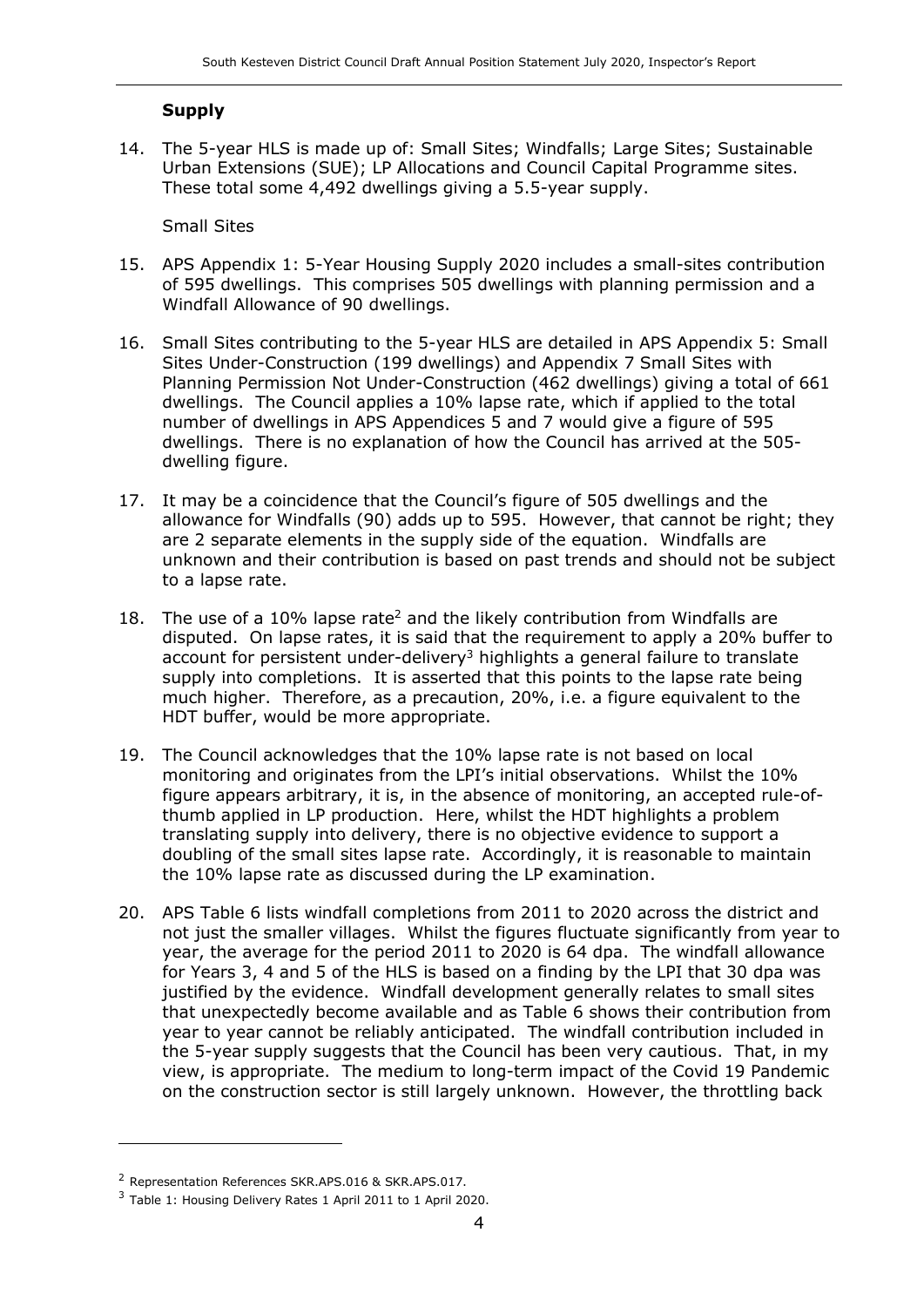of lending as a result, may have a greater impact on windfall developments than other parts of the supply. Thus, the inclusion of 90 dwellings is reasonable.

Conclusions on Small Sites and Windfalls

21. It appears the Council has underestimated the contribution of small sites to the 5 year HLS. On the above basis, the 5-year HLS should include an allowance for 595 dwellings for Small Sites with Planning Permission, including Sites Under Construction and a Windfall allowance of 90. Therefore, the total All Small Sites figure in Table 4 should be 685 dwellings. These are sites that the Framework says should be considered deliverable unless there is clear evidence that homes will not be delivered within 5-years. None of the small sites have been disputed.

Housing Sites in Dispute

- 22. Although the APS Engagement Strategy says that 30 sites are disputed, Appendix 4: Site Delivery Summaries and Disputed Sites identifies 29. Disputes generally relate to insufficient information to provide clear evidence to support delivery or that the suggested contribution should be adjusted to reflect planning permission lead-in times and market conditions.
- 23. Whilst the Council does not provide details of average lead-in times for obtaining planning permission, the submission that the process can take up to 4 years is unsubstantiated. In my experience, an average of 18 to 20 months from the submission of a valid application to the discharge of conditions is a reasonable measure to apply. With many of the sites, the Council's estimates of capacity and delivery trajectory is based on sites of similar size and location and the trajectory confirmed at the LP Examination.
- 24. The LP was examined against the policies in the 2012 Framework, which has been amended in relation to the definition of deliverable<sup>4</sup>. In relation to Category B sites i.e. "*where a site has outline planning permission for major development, has been allocated in a development plan, has a grant of permission in principle, or is identified on a brownfield register, it should only be considered deliverable where there is clear evidence that housing completions will begin on site within 5 years.*" For these sites, the onus is on the Council to produce robust, up-to-date evidence to support their inclusion within a 5-year HLS. PPG<sup>5</sup> on Housing Supply and Delivery provides examples of the evidence needed for a site to be considered deliverable.

*Site APS002 The Old Quarry, Station Road, Castle Bytham.*

- 25. Owned by a single developer this site has planning permission for 87 dwellings. The Council's trajectory, which the site owner/agent agrees with, is for 40 units in 2021/2022 and 47 units in 2022/2023. Whilst there is consensus that completions would occur within 5 years, the nub of the dispute is how many. The alternative suggestion is 40 units by 2025, albeit this is on an assumption that the owner may be pursuing a larger scheme for 136 units and the need to obtain permission.
- 26. The site is made up of 3 plots, A, B and C. The permission on Plot A for 18 selfbuild plots has been commenced with the construction of an access road. The

<sup>4</sup> National Planning Policy Framework, Annex 2: Glossary.

<sup>5</sup> Paragraph 007 Reference ID: 68-007-20190722.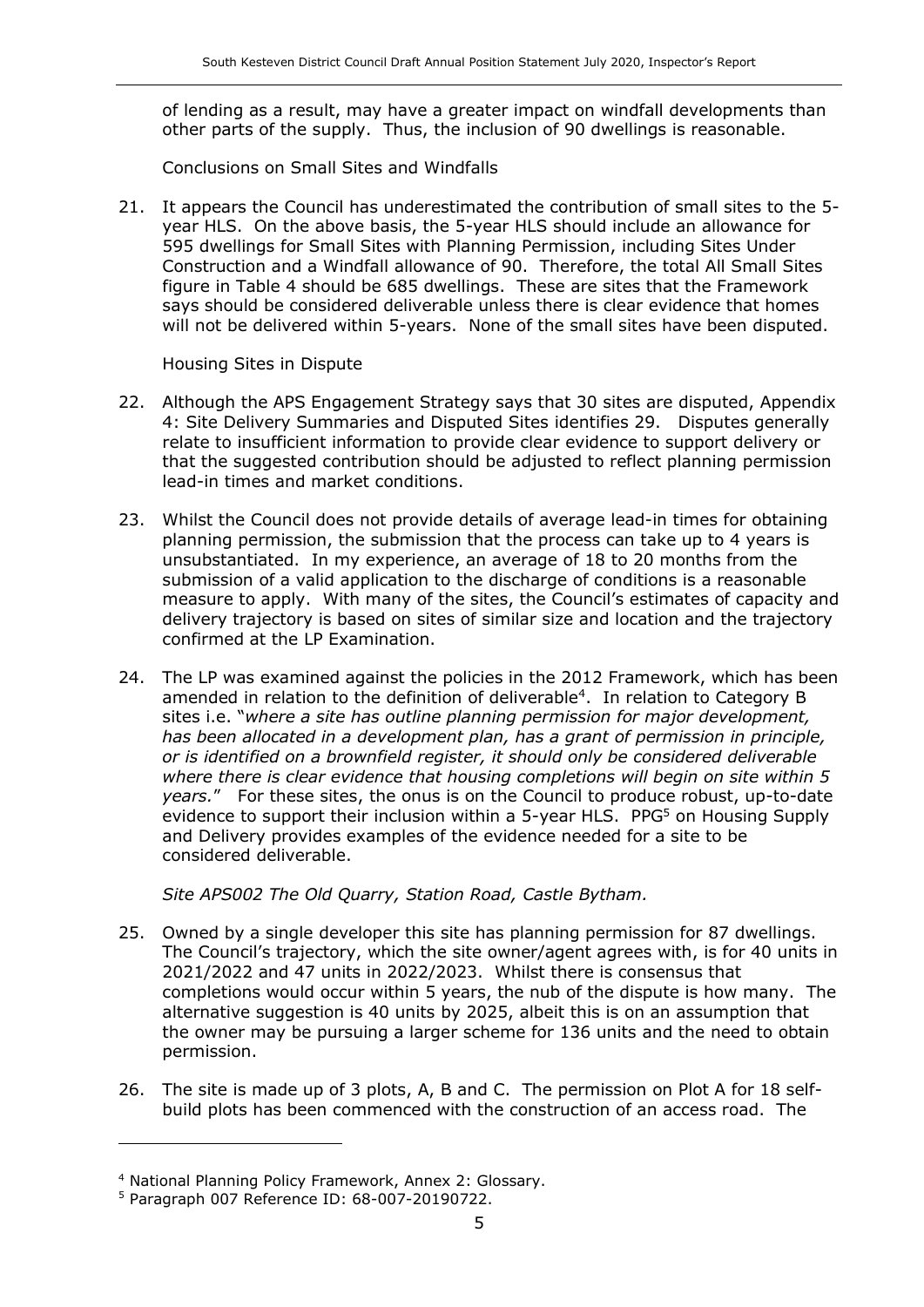plots have been marketed, but as of June 2020 there appears to be no interest. Reserved Matters approval for Plots B and C is anticipated by September 2020. The Council confirms that the applicant is not pursuing a scheme to increase the capacity of the site.

27. The site is available and offers a suitable location for development now. However, it is not entirely clear how this site is being made available i.e. as a whole for self-build plots or a mixture of self-build plots and market houses. Whilst the Council indicates that it has considered the implications of the Pandemic on development, there is no indication of how that assessment has been applied to a development of this nature. The potential impact of a throttling back of lending to individuals would have significant implications for self-build schemes. As such the Council's trajectory appears to be overly optimistic. Given that all reserved matters are scheduled for approval by September 2020, in my experience, if developed for market housing, the development of 87 units on this site would, on-balance, appear reasonable.

*APS005 Land north of 372-400 Dysart Road, Grantham.*

28. This is a site with full planning permission for 227 units. The permission has been implemented with the construction of the access road. However, commencement of construction of the dwellings is dependent on the approval of a modified scheme relating to the provision of affordable housing and a new outline application. The developer's trajectory shows 200 dwellings being completed in the 5-year period. There are, as far as I am aware, no infrastructure constraints to be resolved and most pre-commencement conditions have been discharged. On the information before me, the site is available and offers a suitable location for development now. On balance, there is a realistic prospect that 200 units would be delivered by Year 5.

### *APS013 Land north of Longcliffe Road and Ryedale Close, Manthorpe Road, Grantham.*

29. This is a large site with outline planning permission for 480 dwellings. In line with the developer's revised trajectory, the contribution from this site to the 5-year HLS is reduced from 225 to 108 dwellings. The site is available and offers a suitable location for development now and there appears a reasonable prospect that 108 units would be delivered on this site.

*APS015 Spittlegate Farm, Gorse Lane, Grantham.*

30. This is a site for 21 dwellings, of which only 4 have a full planning permission and no extant reserved matters application for the remainder. The Council includes this site in the 5-year HLS on the basis that, "…*the developer has at least 2 schemes that are currently under construction across the District and do not have a reputation of not implementing planning permissions."* [sic].In my view, all this shows is that here is a developer who can handle development on multiple sites; it says nothing about this site in terms of potential constraints. The site is available and offers a suitable location for development now. However, having regard to PPG<sup>6</sup>, the Council's response does not amount to the clear evidence required to justify the inclusion of 17 units within the HLS.

<sup>6</sup> Housing Supply and Delivery, paragraph 007 Reference ID: 68-007-20190722.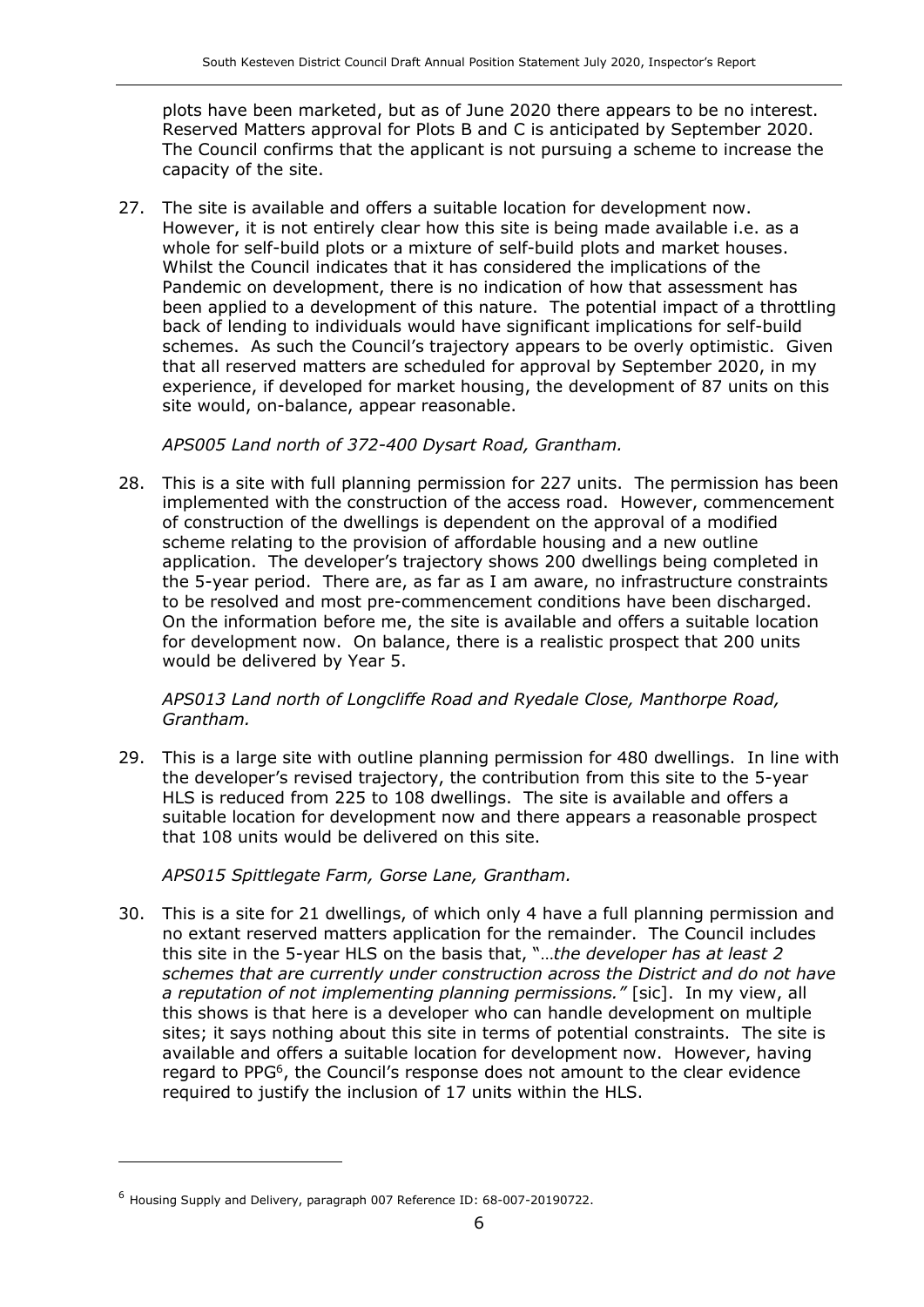*APS18 Fossitt & Thorne, Eastgate Bourne.*

31. This site has planning permission for 11 dwellings. Planning permission was first granted in mid-2007 and variously renewed with the last renewal in October 2017. Originally shown in the 5-year HLS as being completed in 2020/2021 based on the owner's response it is now slated for 2021/2022. APS Appendix 4: Large Sites Under Construction indicates that there is one dwelling underconstruction. On this basis, a S278 Agreement appears to have been completed. From the information before me, there are no other constraints on this development. The site is available and offers a suitable location for development now. Even if a start on the construction of the remaining dwellings slips, given the modest scale of development, it is reasonable to expect the remaining 10 dwellings would be completed by 2025.

*APS032 Barratt & DWH Development, Phase 2, Barrowby Road Grantham NG31 8SE; APS033 Land off Poplar Farm, Barrowby Road, Grantham NG31 8SR; APS034 Poplar Farm, Barrowby Road, Grantham NG31 8AF and APS035 Poplar Farm, Barrowby Road, Grantham NG31 8AF.*

- 32. These sites form part of a SUE currently under-construction. Although the total capacity of the SUE is some 1,800 dwellings, construction is capped at 750 dwellings until the Pennine Link Road has been provided. APS Appendix 3 show 622 completions leaving a balance of 128 dwellings before the cap applies, which the Council includes in the 5-year supply.
- 33. The Housing Delivery Action Plan May 2018 identified that as of 31 March 2018, the balance between the 750 dwelling cap and those completed/underconstruction was 250 dwellings. The Action Plan noted that until the required easements had been agreed with Network Rail (NR) only 200 dwellings could be delivered and that it was unclear how negotiations were progressing or if they had commenced. Effectively this introduces an additional cap on development of 50 dwellings. Whilst the Council refer to continuing discussions with developers/site promoters on delivery, there is no reference to the status of negotiations with NR or the impact a lack of agreement would have on the number of dwellings that can be constructed before the implementation of the LR.
- 34. This is a large site being delivered by several developers and there is no indication that development has stalled. On this basis, it is reasonable to conclude that completions will continue in the period up to 2025. However, having regard to the cap and the additional constraint on dwelling completions referred to above, only 78 dwellings (128-50) should be included in the 5-year HLS.

*APS039 Swinstead Road/Bourne Road, Corby Glen.*

35. The LP allocation has an indicative capacity for 250 dwellings. The site is in 2 ownerships and both owners have indicated that their delivery trajectories have considered the impact of the Pandemic. One owner has made a full application for 68 dwellings, with a start on-site in 2021/2022 and completion by 2025. The second owner has indicated that Heads of Terms have been agreed with a national housebuilder to acquire the site and a full application is anticipated for 190 dwellings. For this part of the site, the trajectory to 2025 anticipates 150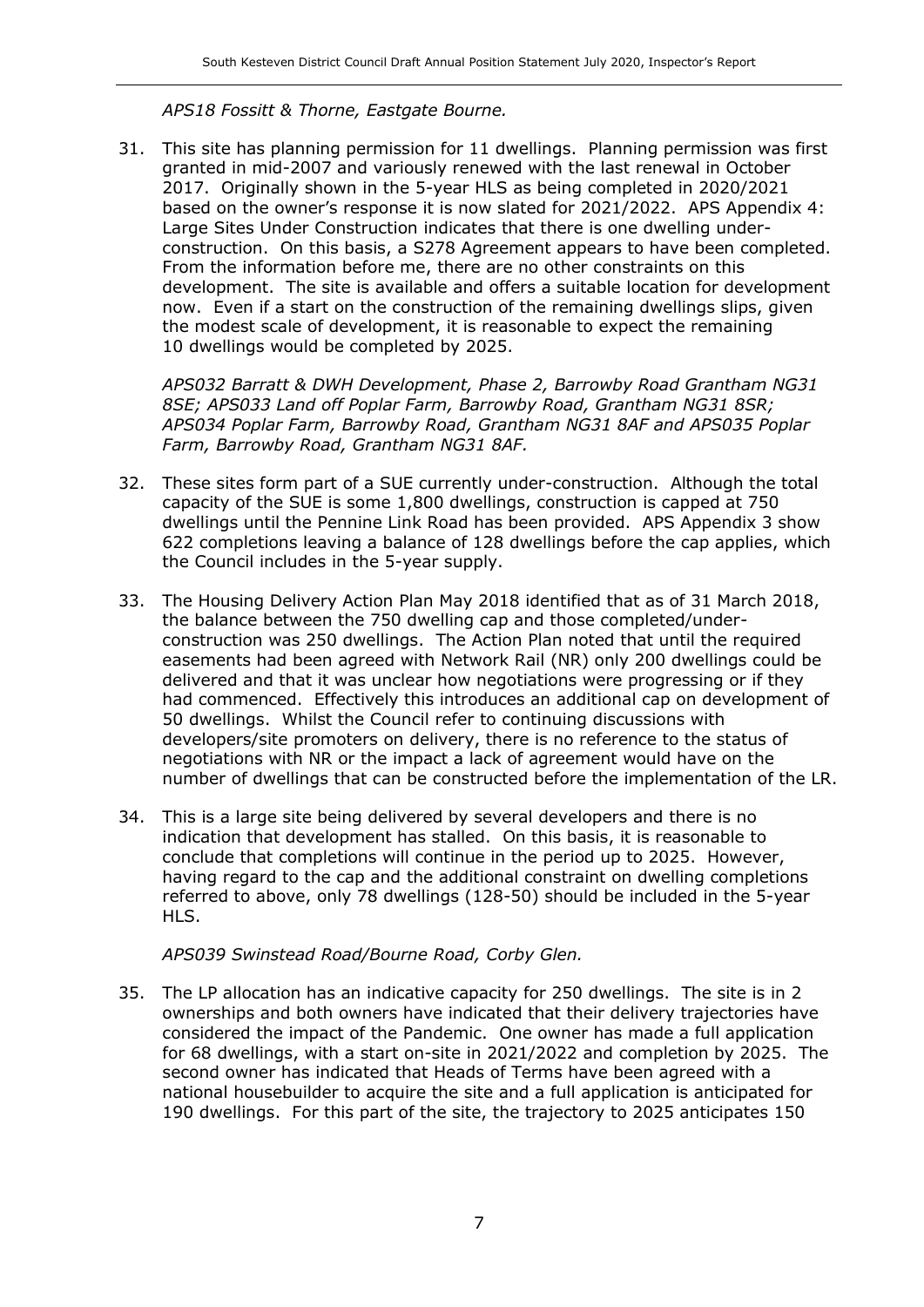dwellings with a start in 2021/2022. These figures are consistent with the slated 210<sup>7</sup> dwellings the Council suggests that this site would contribute.

36. The principle of large-scale development on this site is established, and I see no reason why the prospective developer of the larger parcel would need to submit an outline planning application. Whilst neither parcel has a planning permission, the likely commencement dates on both, 2021/2022, are consistent with my assumptions on the time needed to obtain permission. The site is available and offers a suitable location for development now. The inclusion of 210 dwellings in the 5-year HLS is reasonable.

### *APS041 Main Road (South) Long Bennington.*

37. An outline planning application for 48 dwellings has been submitted with a likely decision in September 2020. If the application is determined by September, the likely commencement date proposed by the developer is consistent with my assumption of the time needed to obtain reserved matters. The site is available and offers a suitable location for development now. The inclusion of 48 dwellings in the 5-year HLS is reasonable.

### *APS042 Main Road (North), Long Bennington.*

38. Although the LP allocation has an indicative capacity of 30 dwellings, the prospective developer anticipates the provision of 50 affordable dwellings. Although no application has been submitted, pre-application discussions have taken place. Development of the site is anticipated in Years 2 and 3 (2021/2022, 2022/2023) on the basis that development needs to start before March 2021 for grant funding purposes. This is a significant imperative driving implementation. The site is available and offers a suitable location for development now and the inclusion of 50 dwellings is reasonable.

*APS043 Thisleton Lane and Mill Lane, South Witham.*

39. This site is allocated in the LP for 34 units. The site is in 2 ownerships and although there are no current planning applications or an indication when applications would be submitted, the owners have signalled an intention to develop this site. The Council's trajectory for completions is not explained and is inconsistent with information provided by the owners. That said, the site is available and suitable for development, and, given the scale of the proposed development, it is reasonable to conclude that 34 dwellings could be completed in the 5-year period.

*APS044 Land off High Street, South Witham.*

40. This site is allocated in the LP for 31 units. The landowner indicates that the land is surplus to requirements and will be disposed of. To reflect this and the absence of a planning permission, the trajectory shows the site being developed in Years 3, 4 and 5. The site is available and offers a suitable location for development now and given the scale of the development, the inclusion of 31 dwellings is reasonable.

 $^7$  There is a discrepancy between the slated contribution to the 5-year supply listed in APS Appendix 4 which shows a figure of 250 and APS Appendix 1, which shows a contribution of 210. The difference is explained by 40 units on the larger parcel allocated to 2025/2026, which is outside the 5-year HLS period i.e. 250-40=210.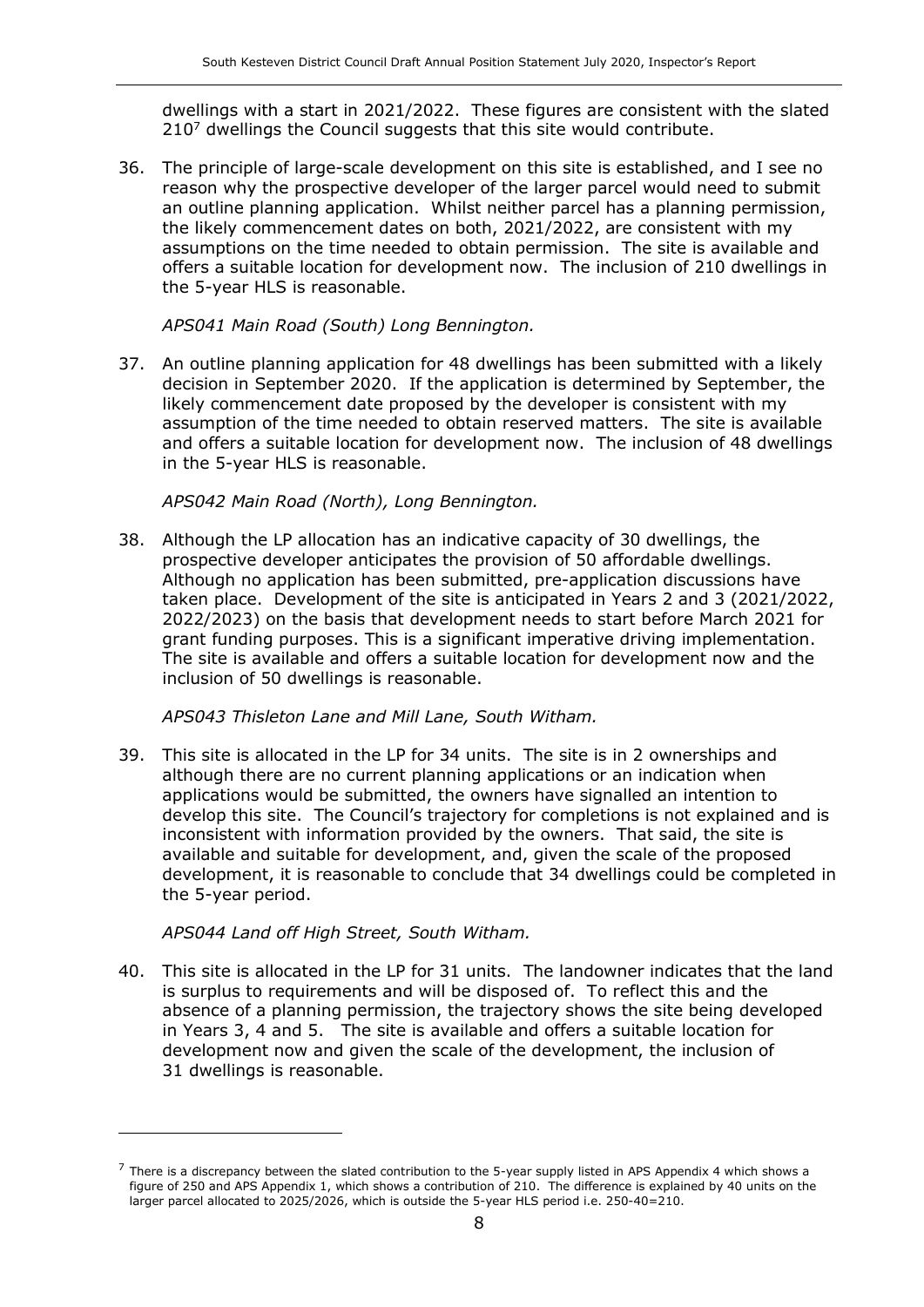# *APS045 Towngate West, Market Deeping.*

41. The LP allocates this site for 73 dwellings. There is no planning permission and in late 2018 the landowner indicated that an application would be submitted in 2019/2020. That application did not materialise and there is now an indication that an outline planning application would be submitted early in the second quarter of 2021. Although construction is slated for Year 3 (2022/2023) with some 23 completions, given the scale of the site, this strikes me as optimistic. However, there is the opportunity to provide completions within Year 5 (2024/2025). There is no indication of any progress on the site assessment work needed to underpin the consideration of a development of this scale. Whilst the site is available and offers a suitable location, having regard to PPG the Council's response does not amount to the clear evidence required to justify the inclusion of 73 units within the HLS.

# *APS046 Land off Linchfield Road, Market Deeping.*

42. Allocated for 1,300 dwellings in the LP, the trajectory anticipates the completion of 130 dwellings in the first 5-year period. The landowner indicated in late 2018 the submission of an outline planning application in 2019/20. That did not materialise, and the indication now is that an application would be submitted in 2020/2021. Whilst the Council has been cautious and posted the first completions in Year 3, given the scale of this site and the evidence, this appears optimistic. Other than an agreement that confirms the landowner's intentions, there is no indication whatsoever of any progress on the site assessment work that is needed to underpin the consideration of a development of this scale. Whilst the site is available and offers a suitable location, having regard to PPG, the Council's response does not amount to the clear evidence required to justify the inclusion of 130 units.

### *APS047 Spitalgate Heath & APS049 Prince William of Gloucester Barracks Grantham.*

- 43. These are large adjoining LP allocations for some 3,700 and 4,000 dwellings respectively whose delivery trajectory runs beyond the LP period. The 5-year supply contribution for Spitalgate Heath is 275 dwellings and 300 for the Barracks site with completions occurring on both sites in Year 3 (2022/2023). The LP allocation for the Spitalgate Heath site indicates that, incremental full applications will not be acceptable. Rather an outline or hybrid application will be required for the entire site accompanied by a detailed masterplan.
- 44. The promoter of Spitalgate Heath agrees with the Council's trajectory. However, this comes with caveats relating the effect of the Pandemic, the commencement of Phase 3 of the Grantham Southern Relief Road (GRRS) and the cost/delivery of services. Whilst the medium-term impact of the Pandemic is largely unknown, there is an appetite for this development to progress. Significant progress is being made on the planning application for the Spitalgate Heath site through a Planning Performance Agreement. Tendering for Consultants to progress the Barracks is in hand in anticipation that planning applications will be submitted in 2021 and the completion of a Planning Performance Agreement.
- 45. The Highway Authority has reaffirmed its commitment to the GRRS and preparatory work on Phase 3, the final phase, has begun. A Grantham South Utilities Group has been formed and Consultants appointed to assess infrastructure constraints. Early work on service provision indicates that substantial and phased upgrades to the electricity supply network will be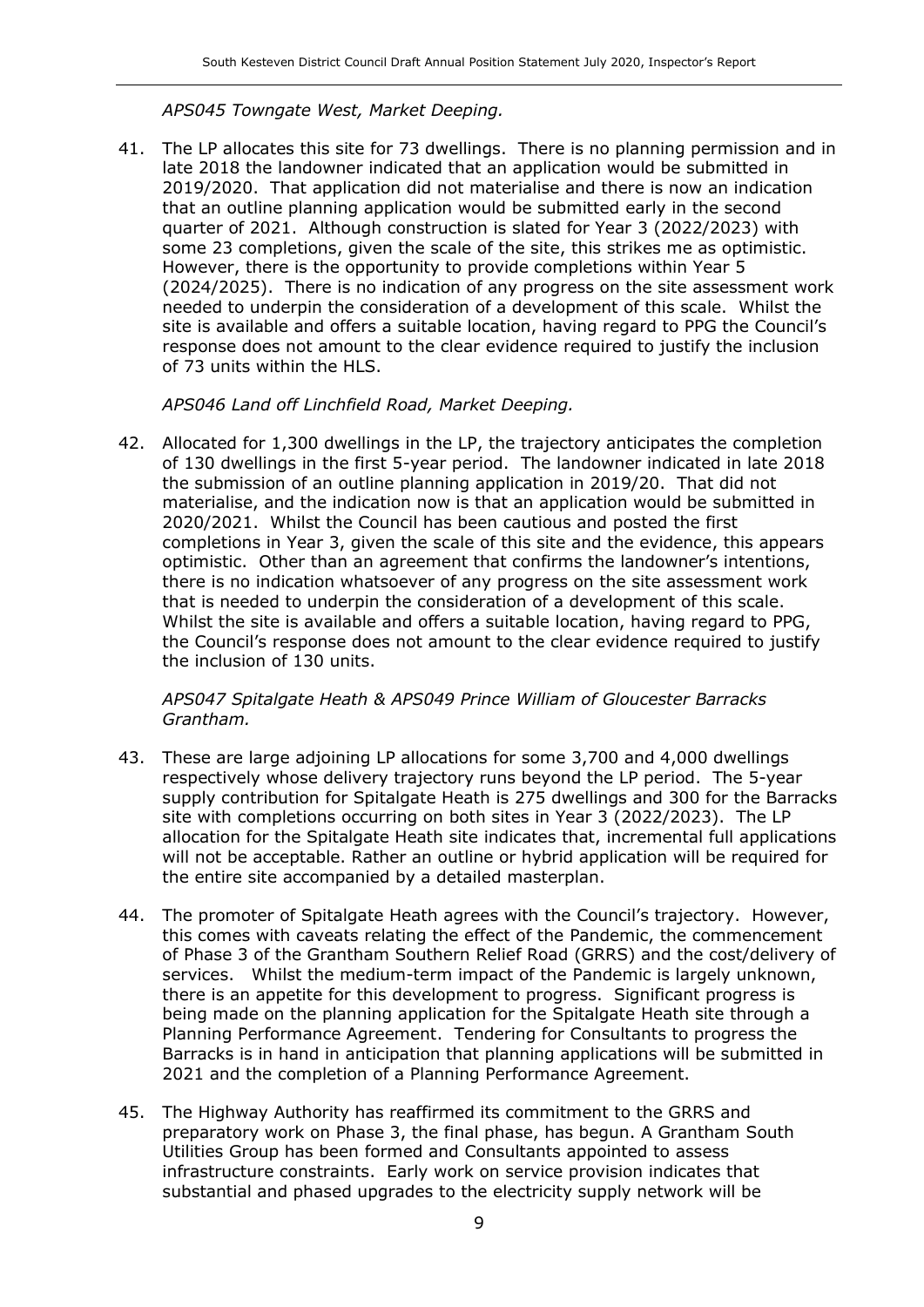required. In addition, it is assessed that the southern Grantham sites can be drained for foul water at relatively low cost but that the addition of the Barracks development will require an extensive sewer upgrade.

46. These are complex developments and the Spitalgate Heath site is far more advanced in terms of progress than the Barracks site. That said, having regard to PPG advice, these are sites that are, in part, available now and are suitable. The inclusion of 575 dwellings is reasonable.

*APS048 Rectory Farm (Phase 2 North West Quadrant).*

47. This site is part of a LP allocation for some 1,150 dwellings and adjoins the Poplar Farm site where construction has taken place. That said the Rectory Farm site has yet to secure planning permissions. Three applications are outstanding, and the land will not be disposed of until planning permission is obtained. Responses from the landowners and potential developers indicate confidence in completions starting in 2022/2023 albeit with reduced completions in 2024/2025 i.e. 90 as opposed to the Council's proposed 120. In the 5-year HLS, the Council whilst reducing the likely contribution from 120 to 105 offer no explanation as to why the landowners'/developers' estimates are not accepted. Thus, whilst the site is available now and suitable, there is not clear evidence to support the inclusion of 225 dwellings and the supply should be reduced by 15.

*APS050 Wilsford Lane (North), North Ancaster.*

48. This is a LP allocation for 96 dwellings. An outline application has been submitted and based on my assumptions on achieving permissions, a start on site in Year 2, 2021/2022 is reasonable. The site is available and suitable for development and there are no fundamental infrastructure constraints to be resolved. Accordingly, it is reasonable to conclude that 96 dwellings could be completed in the 5-year period.

*APS051 Wilsford Lane (South), Ancaster*

49. This is a LP allocation for 35 dwellings. The site is currently the subject of preapplication discussions and the agreed trajectory is for completions in 2023/2024. I am not aware of any fundamental infrastructure constraints. The site is available and suitable for development. This is a small site and even if delivery does slip, it is reasonable to conclude that 35 dwellings could be completed in the 5-year period.

*APS055 Part of Elm Farm, Thurlby.*

50. This is a LP allocation for some 50 dwellings. The contribution of this site to the 5-year HLS has been reduced from 40 to 20 as a result of the owner's caution over the impact of the Pandemic. Although no planning application has been submitted or a developer identified, the site is available now and suitable. Given the scale of the site it is reasonable to conclude that some 20 dwellings could be delivered by Year 5, 2024/2025.

*APS056 Manning Road, Bourne.*

51. This is a LP allocation for 107 dwellings. Although a full application has yet to be determined, the landowner/developer are confident that development could commence in Year 2, 2021/2022 with completion by Year 5, 2024/2025. The number of completions estimated for Year 2 is slated at a cautious 11. The site is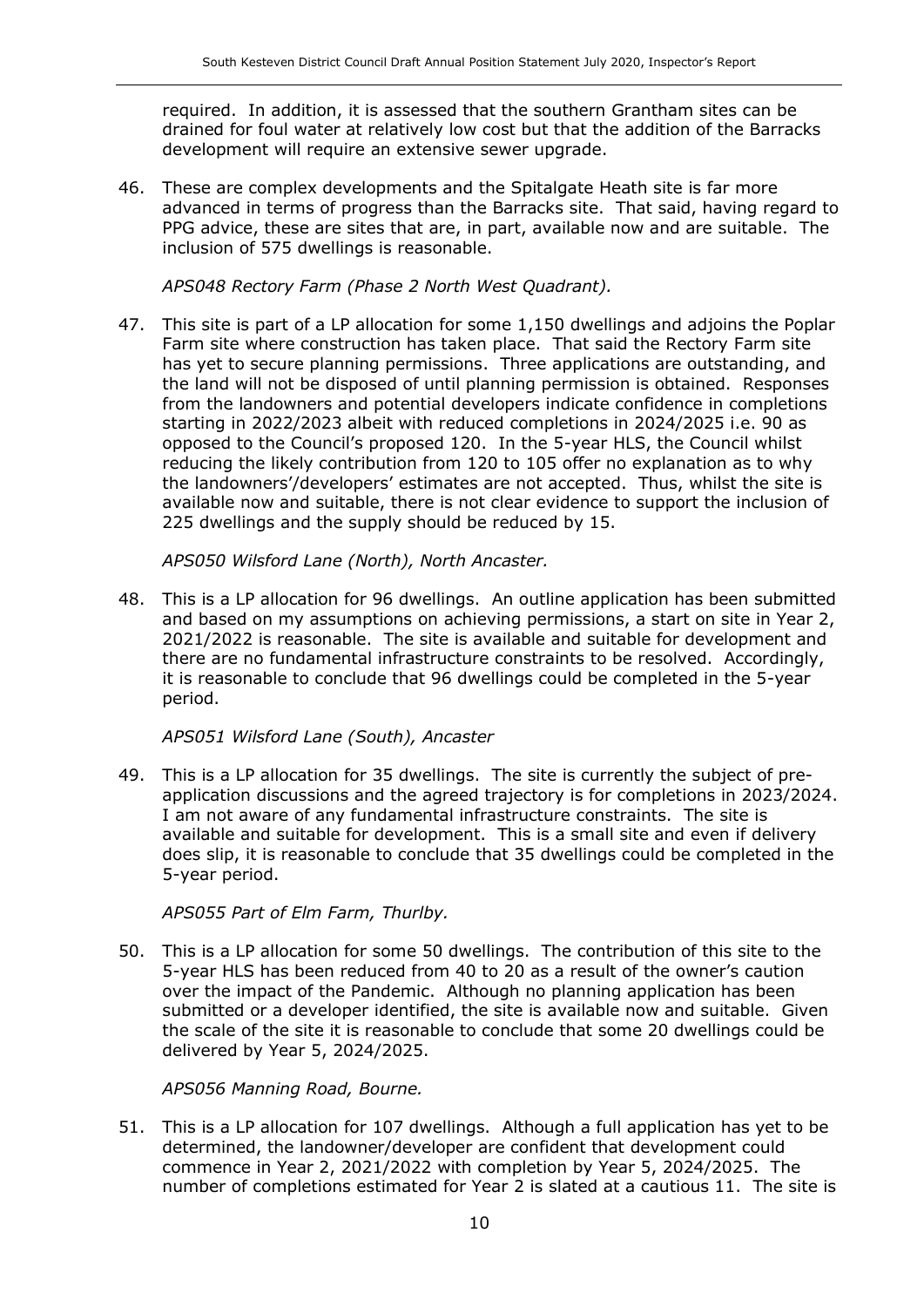available and suitable and even if commencement slips, the low number of starts in Year 2 could be spread over the remaining years. On this basis, the inclusion of 107 dwellings is reasonable.

#### *APS059 Stamford East.*

52. This is a LP allocation for 162 dwellings. It seems that the landowner/developer of part of this site has started pre-application discussions with the Council to include a retail unit as part of the development. Whilst the LP allocation makes no reference to a retail scheme, the Council do not dismiss the suggestion. The site is available now and suitable and given the timescales, the inclusion of 22 dwellings is reasonable.

*APS061 Wellington Way, Market Deeping.*

53. This is a Council owned site for 11 affordable homes. The submission of a full planning application is anticipated by December 2020. Although the Council has not indicated that Members have been consulted on the release of this site, I doubt whether feasibility work, which has included ground condition, levels surveys and an indicative layout would have been undertaken in the absence of Member support. Given the modest scale of the development, the contribution of 11 dwellings to the 5-year HLS is reasonable.

#### *APS062 Hugh Moore School, Grantham.*

54. This is a Council owned site for 60 affordable homes. Although there is no planning application or Member consultation, significant feasibility work has been undertaken. I doubt whether such works would have been undertaken were the Council not confident that this site would be released. On this basis, the contribution of 60 dwellings to the 5-year HLS is reasonable.

#### *APS063 Kesteven Road, Stamford.*

55. This is a Council owned site for 23 affordable homes. A timetable for a planning application has not been specified. However, feasibility work, including ground condition and levels surveys is progressing. The submission of a full planning application is anticipated by December 2020. Although the Council has not indicated that Members have been consulted on the release of this site, I doubt whether feasibility work would be proposed if the Council were not confident that this site would be released. Given the modest scale of the development, the inclusion of 23 dwellings is reasonable.

#### *APS064 Shaw Road, Grantham*

56. This is a Council owned site for 12 affordable homes. A timetable for a planning application has not been specified. However, feasibility work, including ground condition and levels surveys is progressing. The submission of a full planning application is anticipated by December 2020. Although the Council has not indicated that Members have been consulted on the release of this site for residential development, I doubt whether feasibility work would be proposed if the Council were not confident that this site would be released. On this basis and given the modest scale of the development, the inclusion of 12 dwellings is reasonable.